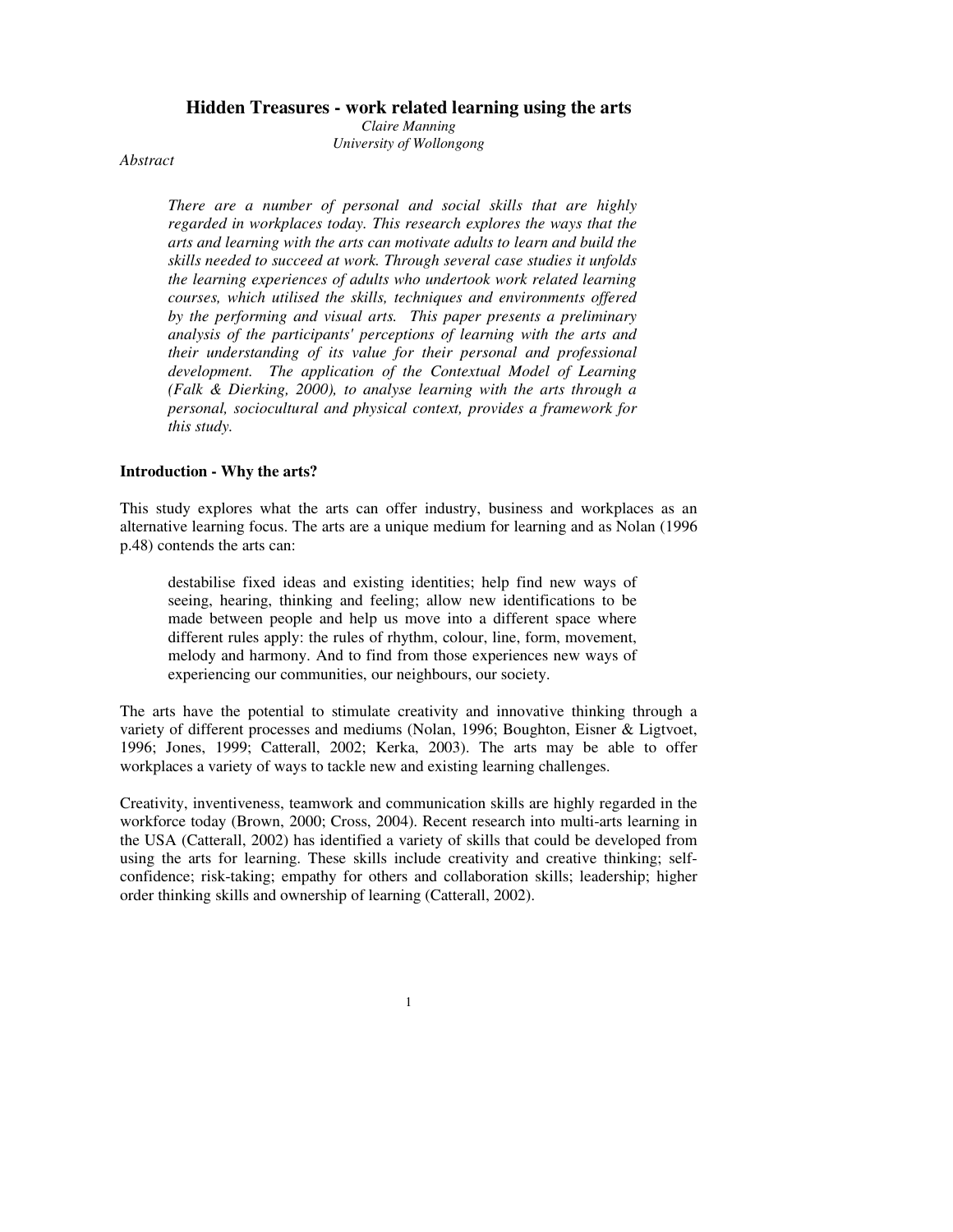# **Defining the arts**

Miller (1991) states that when asking the general population to define the arts you can expect to get a variety of responses and some confusion. Miller's (1991, p108) definition of the arts embraces the complexity:

The arts, we find, form a very curious part of our culture. They are a bit like a religion: in theory they're held in great esteem. They are trotted out on important occasions, people dress up for them, and they're treated with cautious reverence.

What makes the arts so mysterious is the diversity of all the different areas that can be embraced under the umbrella term of the arts. Some of the main areas that are most recognisable in the arts include the fine arts, the applied arts and the decorative arts. The fine arts have evolved to include painting, sculpture, architecture, poetry and music (Chilvers & Osborne, 1997). Applied arts relates to well designed and aesthetically pleasing works that are also functional including ceramics, furniture, woodwork, metalwork and textiles. (Chilvers & Osborne, 1997). Decorative arts are defined as the decoration or embellishment an object that has a practical purpose (Clarke, 2001).

There appears to be an ongoing struggle between the formal perception of the arts and a more current view, which attempts to include modern forms of artistic expression such fashion design, graphic design, film, television and music videos (Australia Council, 1998; Jones, 2001). The diversity of definitions and debate about the many areas that have been associated with the arts over the years provides an understanding of the way indigenous cultures view the creative elements of human nature. Nachmanovitch (1990) refers to the Balinese who, when questioned about the arts, respond by stating "We have no art. Everything we do is art." (p19).

While this study recognises the variety and the diversity offered by all understandings of the arts this investigation is limited to learning with the performing and visual arts. The literature on the learning benefits of the arts also seems to draw on this more traditional interpretation of the arts.

## **Benefits of learning with the arts**

While there are different debates about how to define and what should be included in the arts, there is a common agreement concerning the benefits the arts can bring to society:

They can celebrate both tradition and change. They link the past to the future. The arts and education in and through the arts, can celebrate traditional values and they can reflect and encourage development. (Jones, 2001, p9)

School environments have successfully used art processes in non art education areas to enhance general learning (Catterall, 2002). Kerka (1997) argues that the arts and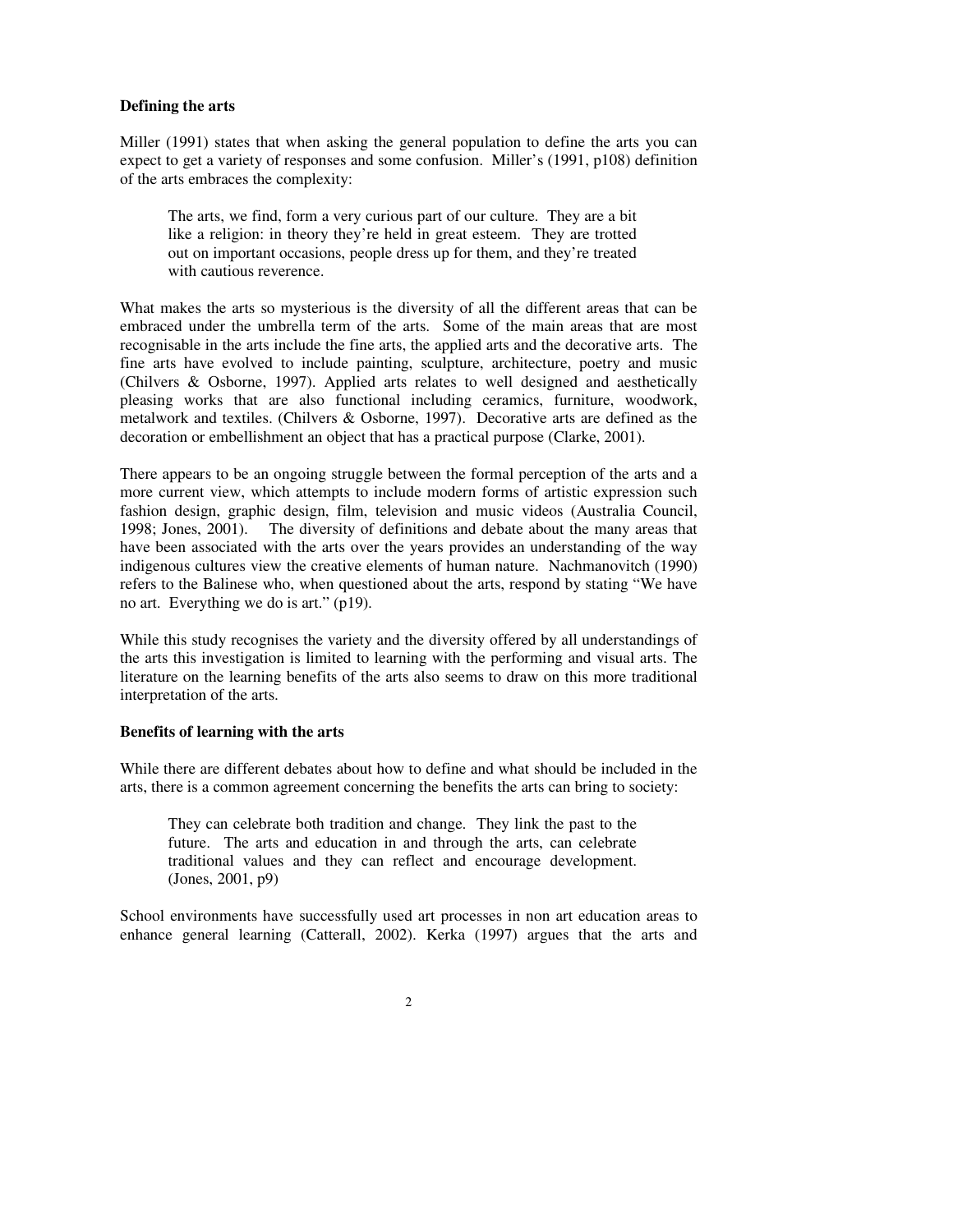humanities can benefit adult learners by offering them alternative 'intuitive, relational, kinaesthetic, visual and aural ways' of developing new understandings (p.1). Aspin (2001) suggests that the arts also offer various ways of reflection upon, reconstruction and distortion of the real life situations, which allow people to re-evaluate their experiences.

# **The arts in work related learning**

Researchers (Commonwealth of Australia, 2002; Kearns, 2001) have identified a range of skills important for workers in the future. The Employability Skills Framework (Commonwealth of Australia, 2002) was developed to assist in supporting the professional development and work related learning initiatives designed to ensure the employability of any individual through out their working lives. These skills include communication, teamwork, problem solving, initiative and enterprise, planning and organising, self-management, life-long learning and the use of technology. It also included personal attributes such as enthusiasm, reliability, positive self-esteem, sense of humour, motivation and adaptability.

The key for connecting learning with the arts to work related learning involves the many areas identified as employability skills which match the potential skills offered by learning with the arts (Catterall, 2002). Catterall's (2002) findings about skills developed through learning with the arts include most of the social and interpersonal skills outlined above in the Employability Skills Framework (Commonwealth of Australia, 2002).

Evidence can be provided that learning with the arts has been used by workplaces where music, visual arts and performing arts have been incorporated into work related learning programs. Music has been used to inspire and motivate teams and improve communication skills. (Harley, 2004; Muqbil, 2002; Rostron, 2003). Music has also been used to encourage improvisation, innovation as well as management and leadership skills (Walzer & Salcher, 2003, Rostron, 2003)

The visual arts have been used successfully as 'ingredients of inspiration' in training design (Cohen & Jurkovic, 1997, p.2). The performing arts have been used to develop leadership, communication and management skills (Townsend, 2003).

It appears that the arts do have a role to play in developing the interpersonal and social skills needed for all workplaces today. This research looks at what individuals experience when developing work related skills with the arts.

## **Research design**

In this research study a number of cases provided a picture of what is experienced when work related learning involves aspects of the performing and visual arts. The research highlighted and reinforced some of the benefits that learning through the arts could bring to work related learning, such as increased motivation to learn, creativity, innovation, communication and interpersonal skills. The case studies included a variety of data sources such as: semi-structured participant interviews; semi-structured interviews with a

Deleted: ?

| Deleted: ;   |  |
|--------------|--|
| Deleted: :   |  |
| Deleted: :   |  |
| Deleted: :   |  |
| Deleted: :   |  |
| Deleted: and |  |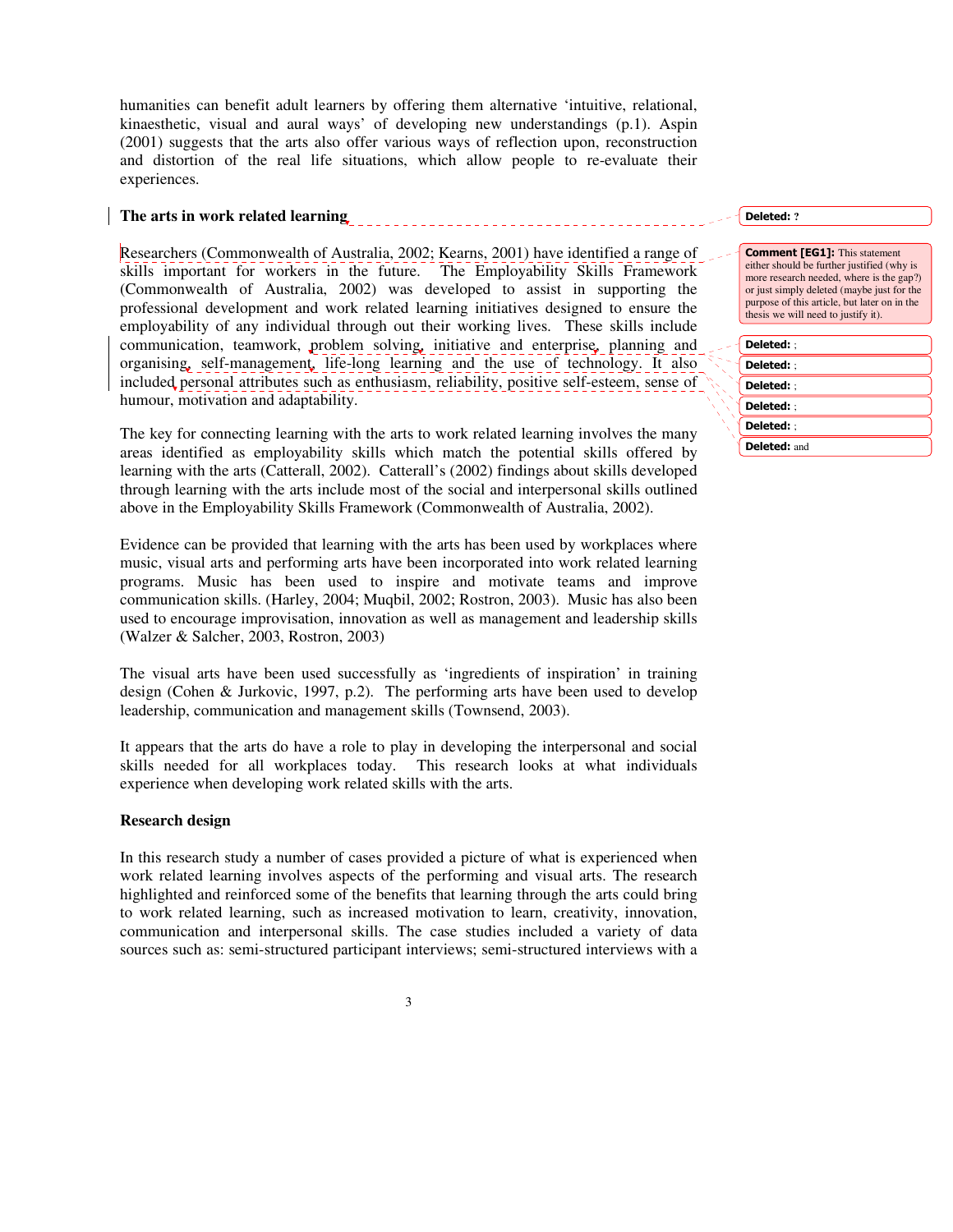key people from the arts learning providers; participant reflection of learning experiences (modes of learning inventory); review of documents from the arts learning experience and the researcher's experience as a participant on arts learning programs.

The participants of this study represent a diversity of workplace roles. Participants included human resources managers, training facilitators, a marketing executive, an accountant, a research analyst, information technology specialist, a graphic designer, a consultant and an occupational therapist. Participants interviewed worked in both the public and private sector and had a range of work and life experiences. The cases chosen for this paper were involved in work related learning conducted in a performing arts setting and a visual arts setting.

### **Performing arts cases**

Six participants were involved in the performing arts learning courses, provided by NIDA (National Institute of Dramatic Arts). NIDA is the major theatre school in Australia. For over a decade NIDA has developed a performing arts learning program catering to the corporate sector and offering different programs both nationally and at NIDA's main facilities in Sydney. NIDA acknowledges that communication is performance and develops a comprehensive range of courses to meet the needs of different people wanting to build confidence and expertise in communication skills (NIDA, 2004).

The two NIDA programs chosen for this research were Corporate Performance and Women in Business. These programs gave the participants an opportunity to look at the key elements of corporate performance and communication such as physical presence; rehearsal process; reaching your audience; see yourself as others see you; presentation as performance and masking (NIDA, 2004). Five of the participants attended the Corporate Performance Course and one of the women attended the Women in Business Course.

### **Visual arts cases**

The University of Western Sydney (UWS), like many other Australian universities, run continuing education programs where shorter courses are designed to run alongside the traditional university study program. In 2004, the UWS Continuing Education Unit offered a new course, Creative Escape (Creative Escape, 2004). This four-day program comprised of a variety of creative experiences including art lessons, walks, tours and demonstrations. Workshops were designed to meet all levels of experience. There were a variety of courses exposing participants to many visual arts mediums including acrylics, pastels, watercolours, oils, paper making, collage, life drawing and botanical illustration. There were also tours of the local artist trails and history of the Hawkesbury area (Creative Escape, 2004). Participants working in the different arts mediums were also encouraged to interact with other groups to get a full experience of the many different aspects of Creative Escape.

The main target audience was semi-retired people with an interest in the arts, however, the coordinators found many participants attended for work related learning reasons.

**Deleted:** National Institute of Dramatic Arts

#### Deleted: ¶

As a way of offering the community access to this publicly funded performing arts learning facility the Corporate Performance Program was designed as part of NIDA's Open Program

**Deleted:** Six people were involved in the performing arts learning element of the research, which included four women and two men. Five of the participants attended the Corporate Performance Course and one of the women attended the Women in Business Course. ¶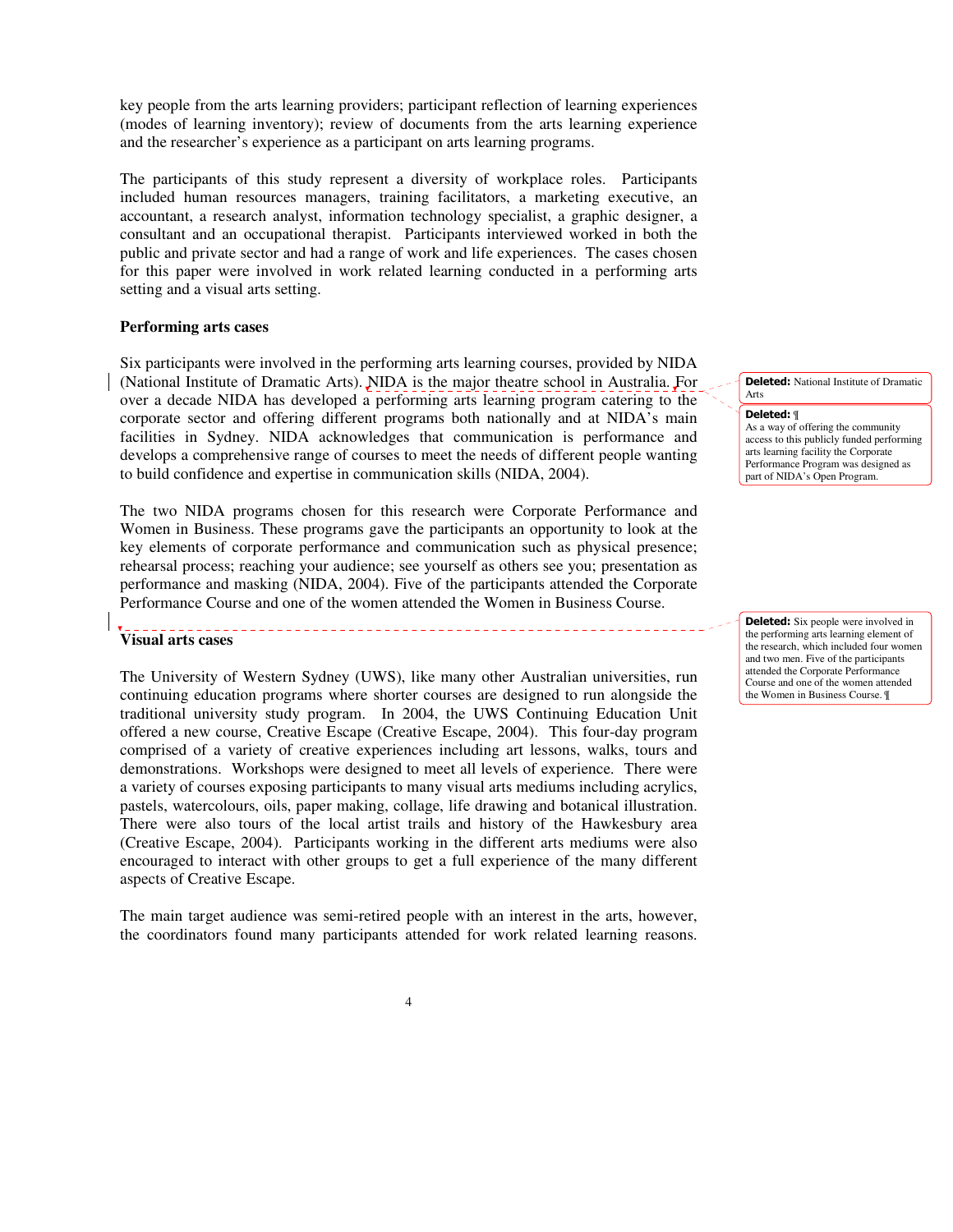Three women attending Creative Escape for work development reasons agreed to be involved in this study. Two participants attended the Through a Looking Brush collage and reflection workshop and the other participant attend Contemporary Acrylics.

# **The contextual model of learning**

The culture of learning in the workplace can be observed through three different lenses the personal, the sociocultural and the physical. The Contextual Model of Learning, developed by Falk and Dierking (2000), provides a framework that develops an understanding of learning within these three contexts. When developing productive strategies these three contexts overlap and create a complex understanding of learning (Falk & Dierking, 2000).

The factors that relate to the personal context include motivation and expectations; interest, prior knowledge and experience, and choice and control (Falk & Dierking, 2002). The sociocultural context of learning relates to the understanding that 'humans are inherently social creatures' (Falk & Dierking, 2002, p.2). These include learning within group, facilitated mediation by others and cultural overlays. Physical context incorporates the factors of advance preparation, setting, design, and subsequent reinforcing events and experiences (Falk & Dierking, 2002, p. 2). These factors involve creating a familiar learning environment where individuals feel comfortable within the setting. This comfort enhances the learning experience and encourages learners to revisit the space to build on their learning over time.

The Contextual Model of Learning was used in this research to analyse the participants' perceptions of their learning with the performing and visual arts.

## **Personal context**

*Most human learning is self-motivated, emotionally satisfying, and very personally rewarding. Humans are highly motivated to learn… when they are engaged… when they are freed from anxiety, fear and other negative mental states; when they have choices and control over their learning; and when the challenges of the task meet their skills. (Falk & Dierking, 2000, p.32)*

For the NIDA participants the motivating factors that helped them sign up for a NIDA course included recommendations from work colleagues, family and the media. During the performing arts learning there were a number of factors that maintained motivation. They found the performing arts learning experience to be inspiring, liberating, challenging, powerful, releasing, confidence building, revealing and these aspects assisted in maintaining their motivation throughout the course. Creative Escape participants also found their workshops inspiring and well designed offering them a learning experience to review and develop their creative abilities.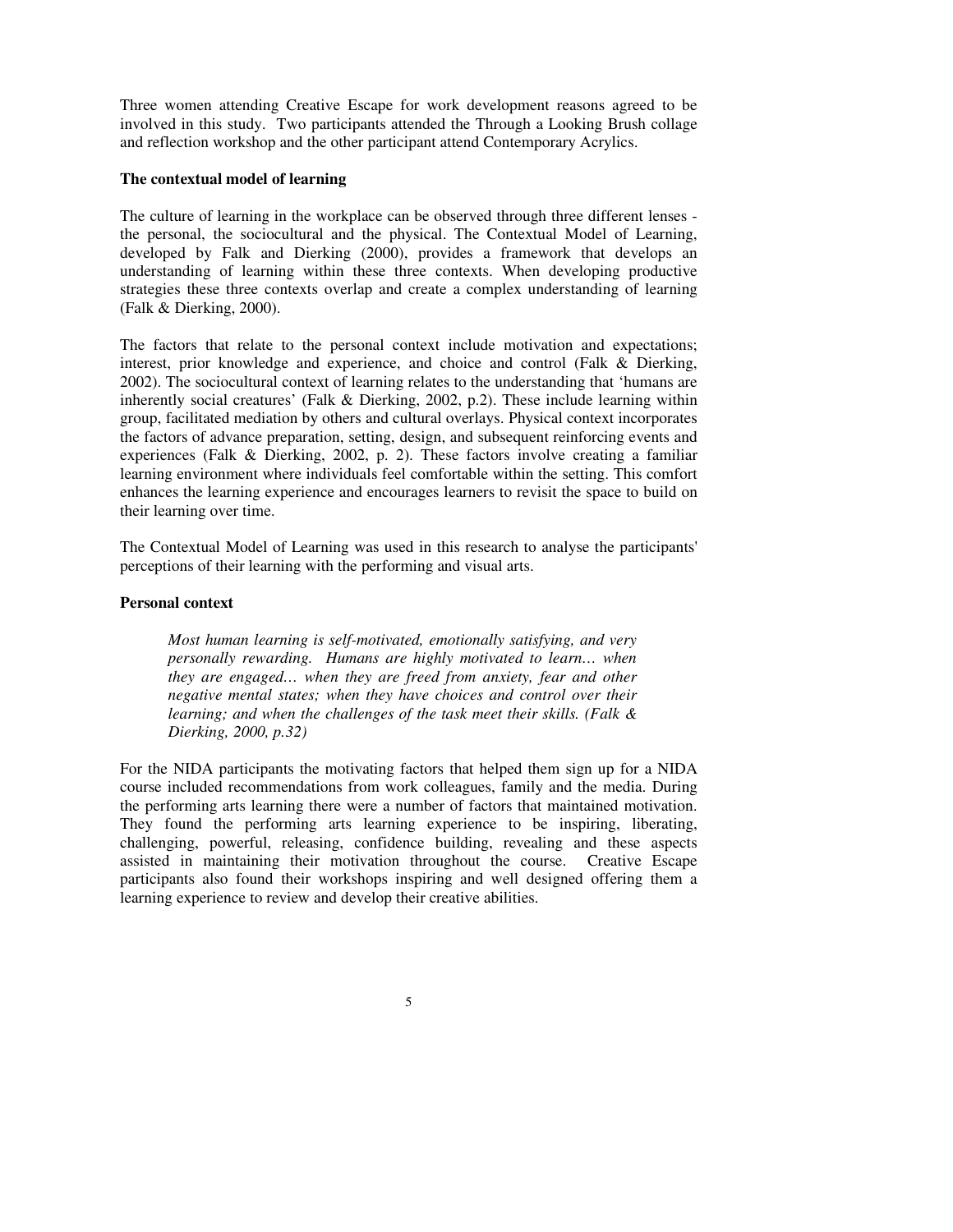The expectations were similar for all NIDA participants. They were interested in developing communication, influence, presentation and other interpersonal skills. Creative Escape participants were attending for both personal and professional reasons. They wanted to re-engage their own creativity as well as finding new ways of using visual arts techniques in their different workplaces.

Both NIDA and Creative Escape participants had prior knowledge and experience with different areas of the arts. Learning for both personal and professional reasons was significant for all participants and most of them ensured that they took advantage of all learning opportunities offered to them. They understood their preferred learning styles and undertook a proactive approach to their ongoing learning and development.

# **Sociocultural context**

*. . . learning is both an individual and a group experience. What someone experiences and learns, let alone why and how someone engages in such experiences, are inextricably bound to the social, cultural and historical context in which that experience and learning occurred. (Falk and Dierking, 2002, p.1)*

A majority of the research participants attended the NIDA program with a workplace colleague and they all understood the positive and negative aspects of learning with peers. The participants discussed that some of the benefits of learning with others included support and shared understanding when learning with work colleagues. This shared understanding assisted the application of new skills back in the workplace. Another positive aspect revealed after these participants completed the course was the opportunity to find out more about a work colleague by observing them in a different setting. The Creative Escape participants attended their programs without workplace colleagues.

All participants looked forward to learning with people from other organisations. Interacting with people from other workplaces allowed the opportunity to learn about other industries, take risks with learning and form new networks. Taking risks appeared to be easier when learning with people from other companies. Past experience had shown if something does not go as planned when learning with work colleagues there is the possibility of negative implications back in the workplace.

Many of the participants were involved in facilitating their own meetings and training back in the workplace and commented that they gained a great deal from observing the NIDA and Creative Escape tutors and the successful strategies they used.

Both the NIDA and Creative Escape participants worked in organisations where the culture encouraged and supported personal learning and development. An important element of work related learning was the idea that there were two main stakeholders – the individual learner and the organisation where they worked and any learning undertaken should provide benefits for both. Therefore new ideas and skills developed during this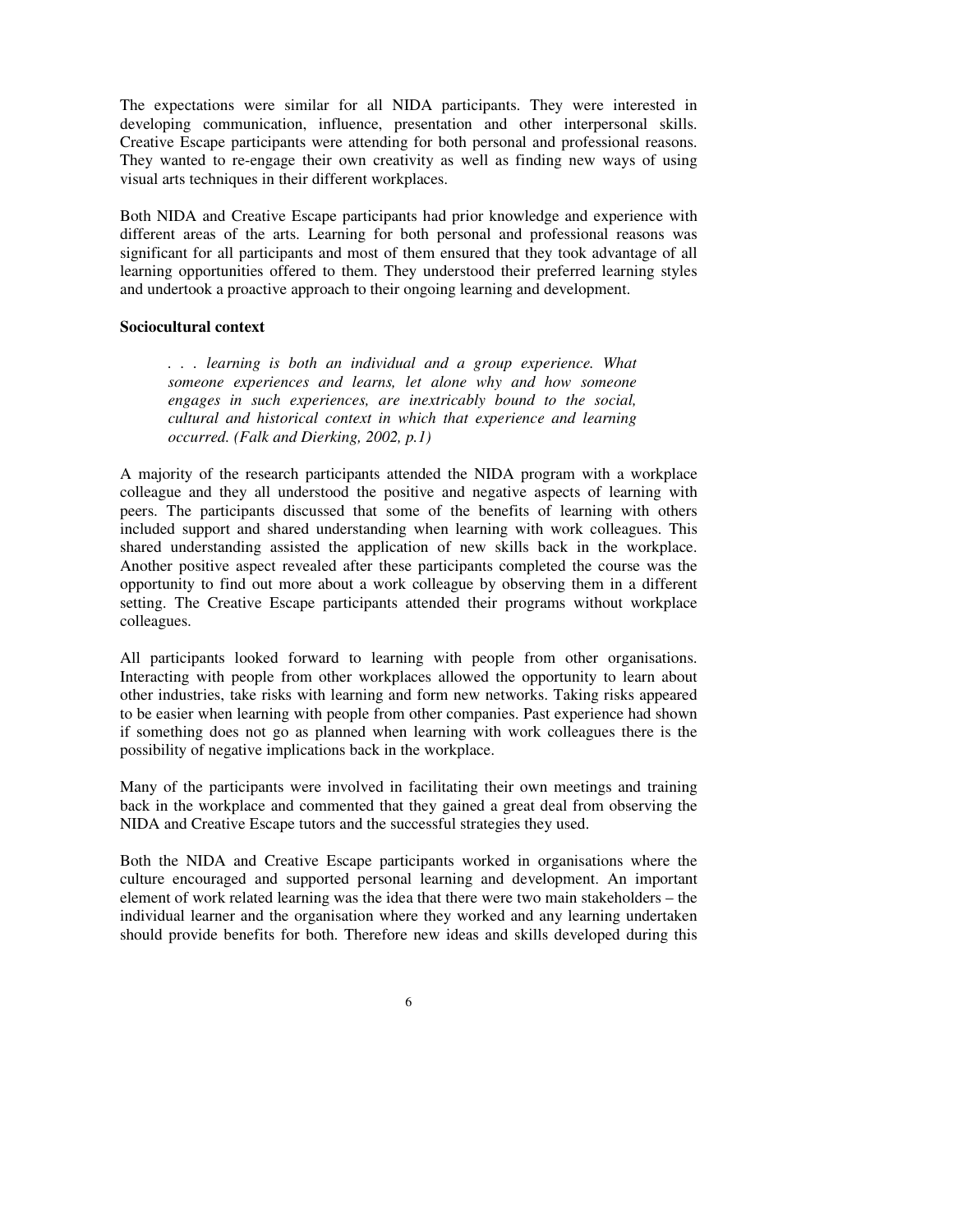learning were shared and embraced enthusiastically back in the workplace. The participants also understood the potential of learning cultures in other industries and were confident that they would benefit from learning in a culture different to where they worked.

# **Physical context**

*The architecture and "feel" of a building or natural setting, the way learners are oriented, the design features which guide learners through the experience and the sights, sounds and smells, strongly influence learning. (Falk & Dierking, 2002, p.1)*

The learning space, physical activity and communication style in the design of the NIDA and Creative Escape programs appeared to be critical to the positive evaluation of these work related learning experiences. All participants commented on the experiential design of the courses and how beneficial it was to be fully engaged in the learning. They felt confident to take risks and found the learning fun and enjoyable. All participants enjoyed learning away from the office and found both the NIDA and Creative Escape learning spaces promoted creativity and were very different to their usual workspaces. This allowed them to become completely engaged in the learning experience without any distractions.

There were many subsequent reinforcing events and experiences for both arts learning experiences. NIDA participants embraced performing arts skills such as visualisation and breathing finding they were immediately applicable to the workplace and to their life in general. Some participants were more assertive and confident with their communication and open to messages about how they communicated in the workplace.

The Creative Escape participants undertook ongoing visual and creative arts learning courses in a variety of contexts in the six months following the workshop. At these ongoing learning opportunities they tested one of the major lessons gained at Creative Escape. All three of the participants discovered they were critical of their abilities when developing their creative skills. At Creative Escape they acknowledged their creative abilities and ensured this new positive attitude, and new found confidence, was part of their ongoing learning and arts learning experience.

## **Discussion and conclusion**

The similarities in the Employability Skills Framework (Commonwealth of Australia, 2002) and the skills developed when learning with the arts (Catterall, 2002) show that the arts have some social and interpersonal skill development opportunities that would be helpful in work related learning situations. The preliminary analysis of the data collected shows the benefits of well-designed learning experiences based on the performing and visual arts. The common themes emerging from the data to describe an arts learning experience include experiential, fun and enjoyable, taking risks and learning from mistakes, learning from others, revealing, confidence building, time efficient, powerful,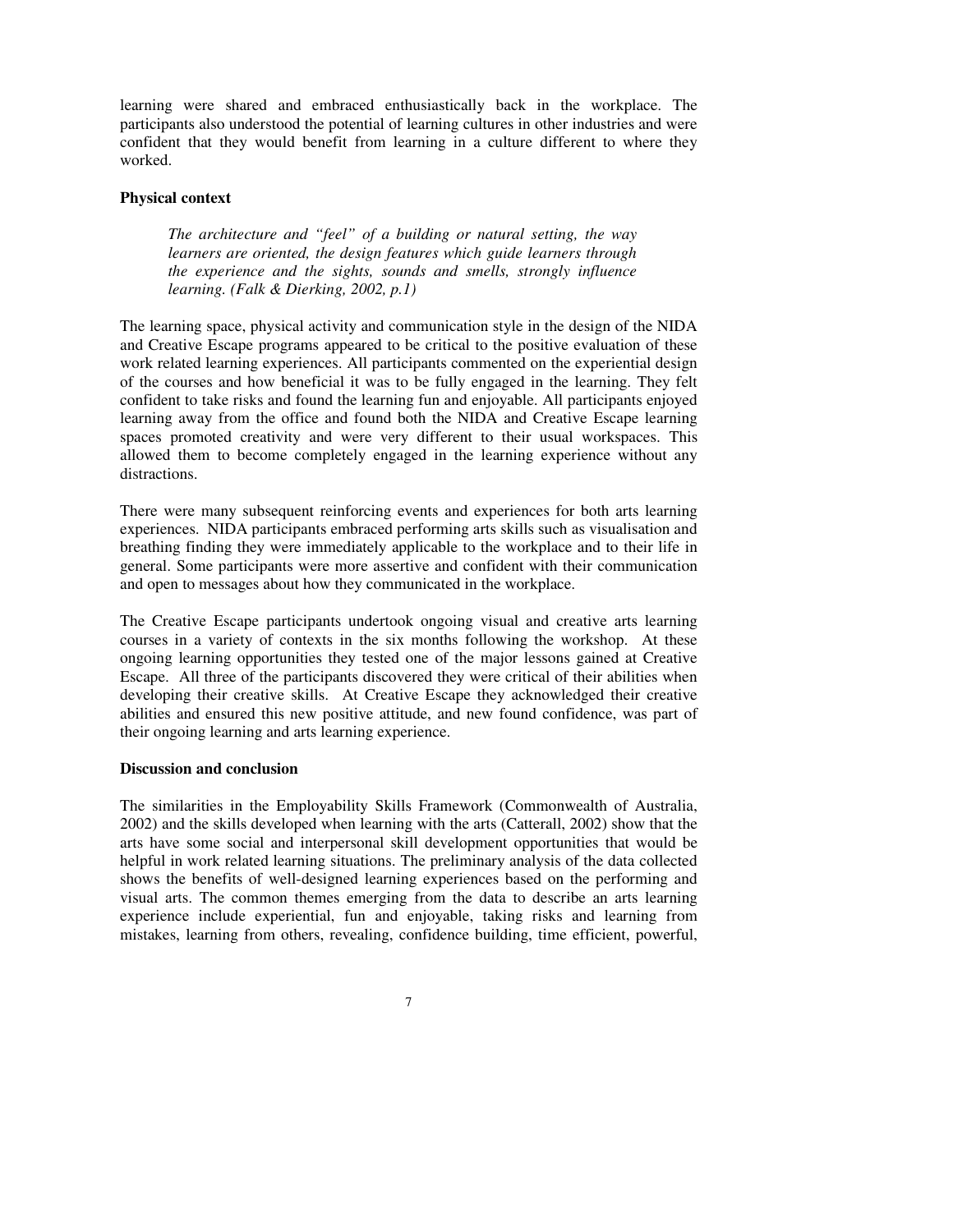challenging, rewarding, liberating, inspiring and makes valuable connections between different contexts.

All the participants seemed to identify the similar characteristics of the personal, sociocultural and physical contexts of the learning experiences provided by NIDA. The personal context included body awareness including breathing techniques, visualization and assertiveness through growing confidence in personal communication style. The sociocultural context included facilitation techniques, positive reinforcement and the opportunity to "inspire the imagination" when communicating and presenting to colleagues and clients in the workplace. The physical context offered by NIDA created a safe environment, away from the workplace, where individuals were fully engaged through out the course. There were also ongoing reinforcing aspects common to most, which included further reading and incorporating learning on an ongoing basis. Some participants were planning future learning with NIDA and most recommended the course to peers or shared some of the techniques and skills with workplace colleagues.

For the Creative Escape participants the personal context skills developed included visualization, experience with different mediums and techniques, self-awareness to be less critical of one's own work, encouragement to think more broadly when being creative and learning to trust an unfamiliar process. The sociocultural context was significant to Creative Escape participants. They were motivated by the variety of outputs of the other people attending the workshops and they found the feedback they received for their own work from others valuable to their ongoing learning. Comments that the different tutors made also had an impact on the participants. The visual arts learning participants had similar responses to NIDA participants about the physical context of the learning environment including being away from the workplace and in a learning space that was peaceful and grounding where they could become fully engaged in an arts learning experience.

The data suggests that the performing and visual arts can offer work related learning experiences that are experiential, challenging and enjoyable which are key elements when trying to engage adults in building their professional skills on a continuing basis.

## **References**

Aspin, D. (2001). The Place of Values in Lifelong Learning. 2001 – *A Spatial Odyssey. Papers from the 6 th International Conference on Lifelong Learning and the Arts.* Eds Jones, D.J. & Normie, G., Continuing Education Press. University of Nottingham.

Australia Council (2000). *Australians and the Arts – What do the arts mean to Australians?* A Report to Australia Council. Saatchi & Saatchi Australia.

Boughton, D., Eisner, E.W., Ligtvoet. J. (Eds.). (1996) *Evaluating and assessing the visual arts in education: international perspectives.* Teachers College Press. New York Deleted: incorporate

Deleted: learning Deleted: r.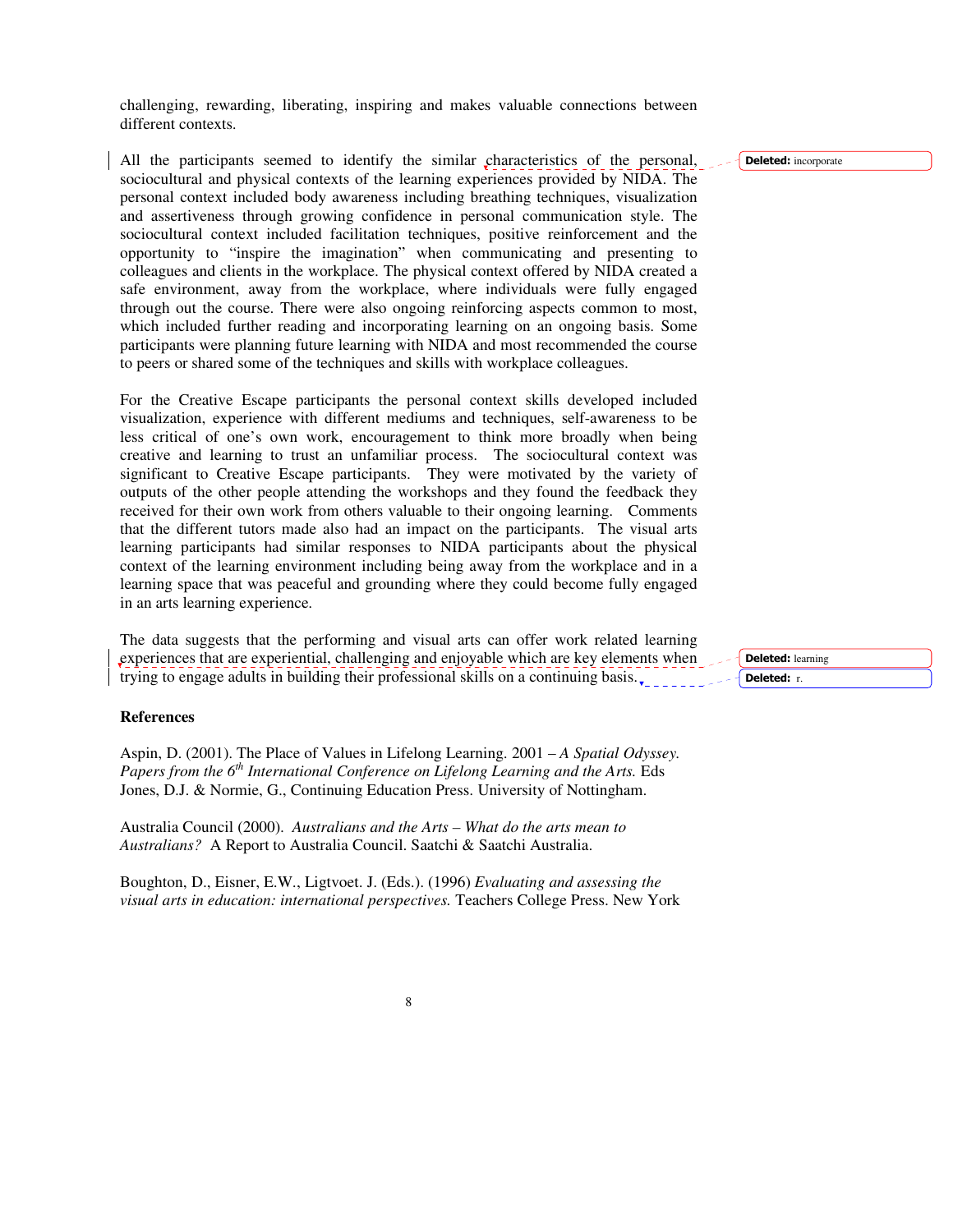Brown, P.T. (2000). Rounding the learning curve. *Government Executive*. Washington. October 2000. . [Online] Available: http://www.aten.its.uow.edu.au:52050/pqdweb?…2&Fmt=3&Deli=1&Mtd=1&Idx=5&S id=1&RQT=309 (accessed 2002: 25 June)

Catterall, J.S. (2002). The Arts and the Transfer of Learning. *Critical Links: Learning in the Arts and Student Academic and Social Development.* Ed. Deasy, R.J. Arts Education Partnership. Washington. DC. [Online] Available: http://www.aep-arts.org (accessed 2002: 14 July)

Chilvers, I., & Osborne, H. (Eds.). (1997). *The Oxford Dictionary of Art*. New Edition. Oxford University Press. Oxford.

Clarke, M. (2001). *Oxford Concise Dictionary of Art Terms.* Oxford University Press. Oxford.

Cohen, S., & Jurkovic, J. (1997). Learning from a masterpiece. *Training and Development*. November 1997. Volume 51 Number 11 p66(5). [Online] Available: http://80-

web7.infotrac.galegroup.com.ezproxy.uow.edu.au:2048/itw/infomark/687/465/34… (accessed 27 June 2003)

Creative Escape (2004) Website http://www.uws.edu.au/about/adminorg/devint/ce/creativeescape (accessed 15 May 2004)

Cross, J. (2004). Crossing the Moat: Art Museums and life-wide learning. *Museums Australia Conference*, Melbourne 20 May, 2004. Adult Learning Australia [Online) Available: http://www.ala.asn.au/research/Crossing%20the%20Moat%20- %20Museums%20and%20life-wide%20learning.pdf (accessed 25 August 2004)

Falk, J.H., & Dierking, L.D. (2000*). Learning from Museums – Visitors Experiences and the Making of Meaning*. Alta Mira Press. Rowman & Littlefield Publishers, Inc. Walnut Creek. California. USA

Falk, J.H., & Dierking, L.D. (2002). Contextual Model of Learning. Institute for Learning Innovation. [Online] Available: http://www.ilinet.org/contextualmodel.htm (accessed 20 October 2004)

Harley, J. (2004). Zander tackles boardroom and music*. 7.30 Report*. Australian Broadcasting Corporation. [Online] Available: http://www.abc.net.au/7.30/content/2004/s1084469.htm (accessed 25 April 2004)

Jones, D.J. (1999). Different theatres, different audiences: the arts and the education of adults. *Paper presented at SCUTREA, 29 th Annual Conference, 5-7 July, 1999*. University of Warwick. [Online] Available: www.leeds.ac.uk/educol/documents/000001002.htm (accessed: 11 September 2004)